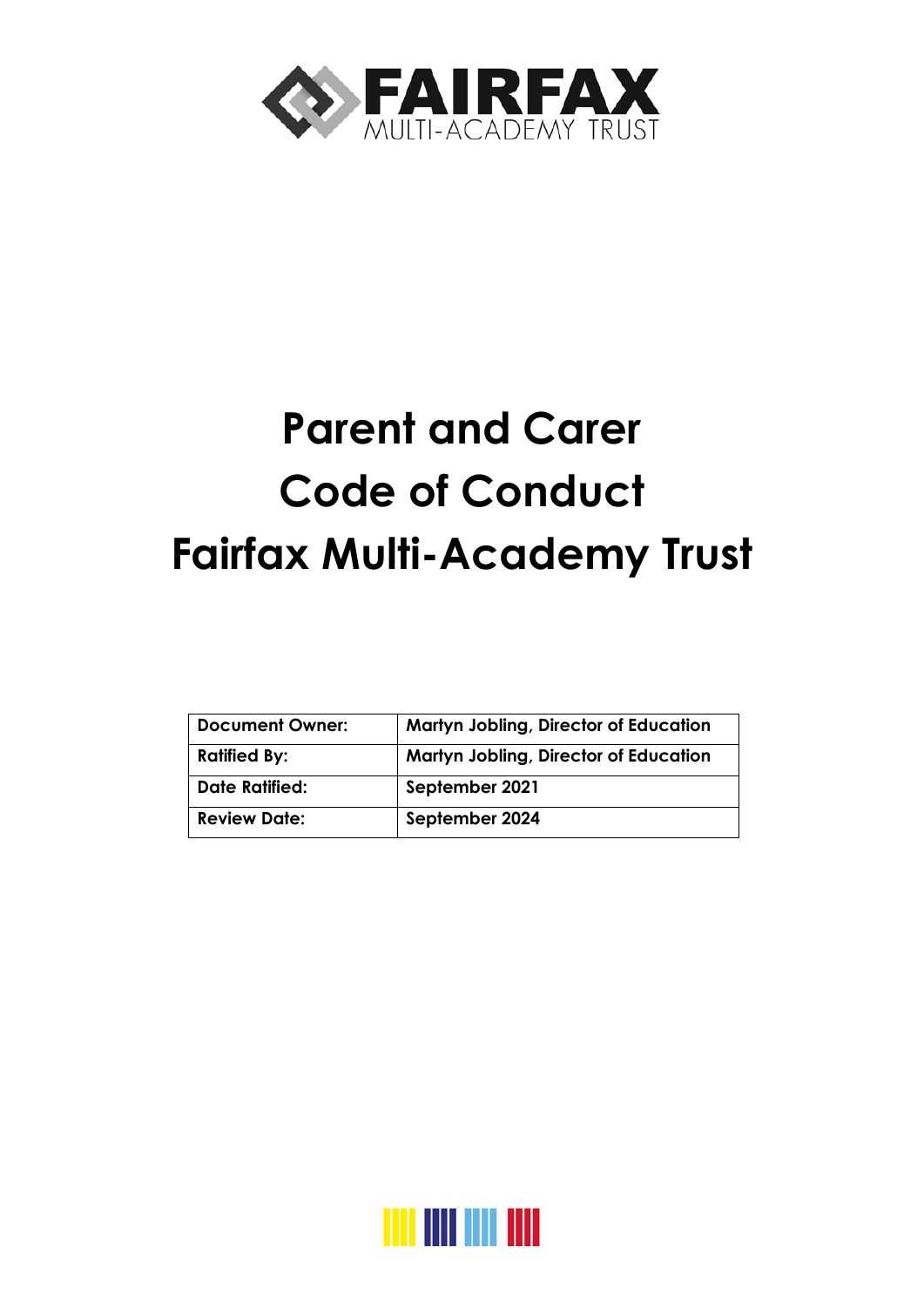

## **Parent and Carer Code of Conduct**

At Fairfax Multi-Academy Trust we are very fortunate to have a supportive and friendly parent/carer body. Our parents/carers recognise that educating children is a process that involves partnership between parents/carers, class teachers and the school community. As a partnership, our parents/carers will understand the importance of a good working relationship to equip children with the necessary skills for adulthood. For these reasons we continue to welcome and encourage parents/carers to participate fully in the life of our Trust Schools.

The purpose of this policy is to provide a reminder to all parents/carers and visitors to our schools about the expected conduct.

## **Guidance**

Our core values as a Multi-Academy Trust are:

• **Excellence**

We strive for the highest quality to ensure excellent outcomes.

• **Dedication**

We believe there is dignity in hard work and effort.

• **Ambition**

We want the very best for our students.

• **Integrity**

We believe in openness and transparency.

• **Tradition**

We believe in old fashioned manners, courtesy and respect.

With these values in mind, we expect parents/carers to respect the caring ethos of our schools by:

- Understanding that both teachers and parents/carers need to work together for the benefit of their children.
- Demonstrating that **all** members of the school community should be treated with respect and therefore set a good example in their own speech and behaviour when communicating with any member of the Multi-Academy Trust community.
- Seeking to clarify a child's version of events with the school's view in order to bring about a peaceful solution to any issue.
- Correcting their own child's behaviour especially in public where it could otherwise lead to conflict, aggressive behaviour or unsafe behaviour.
- Approaching the school courteously to help resolve any issues of concern.
- Avoiding using staff as threats to influence children's behaviour.